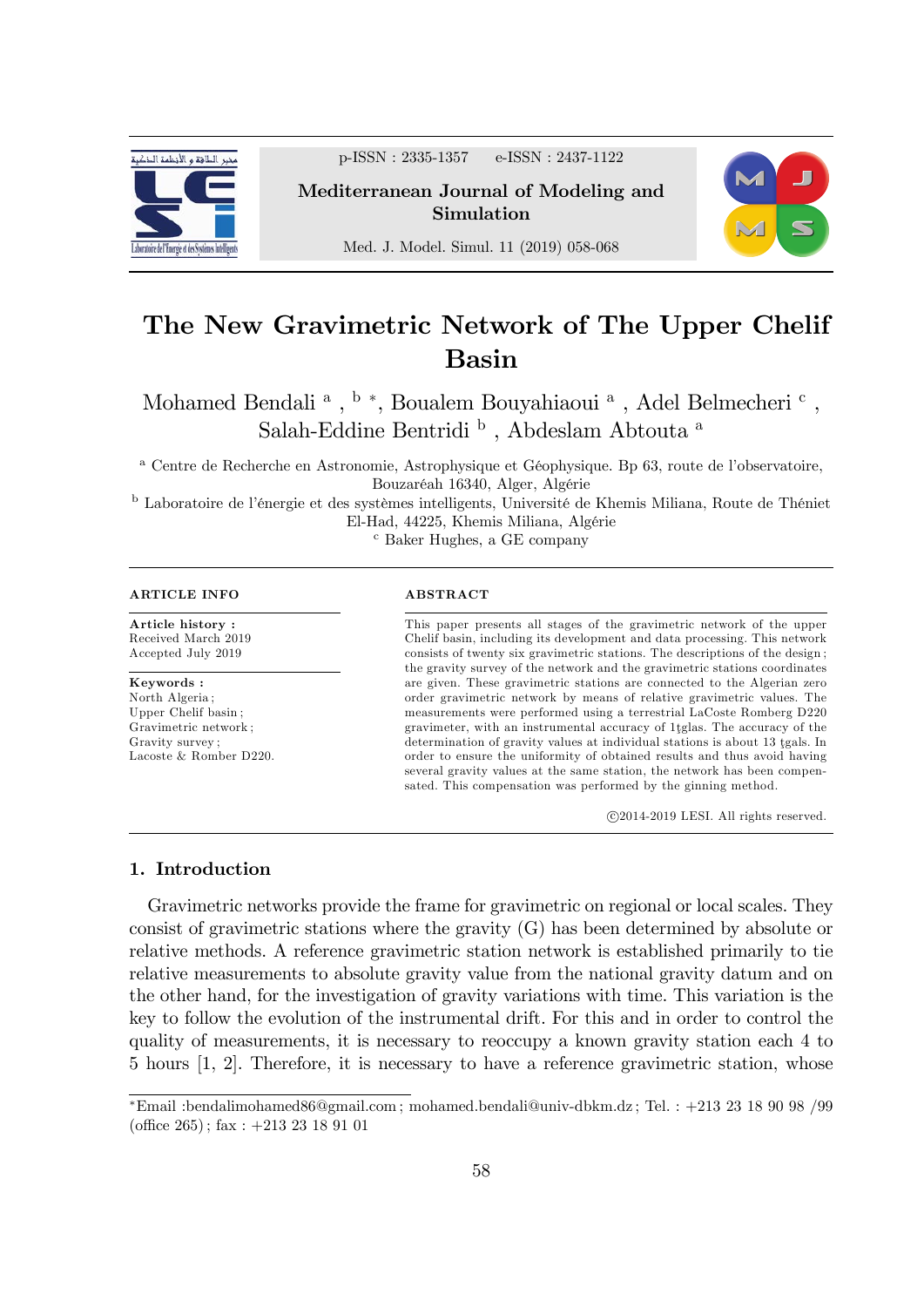G value is known with good accuracy and with a good spatial distribution inside the all study area. So that, we can return in the shortest time to consider the variation of the gravimeter drift as linear [3].

The first reference gravimetric station network of Algeria has been realized by Lagrula (1951, 1959), from the Bouzaréah station as a part of the world network  $[4, 5]$ . At the present, this network is of no use because of the absence of an attachment scheme and a vague description of their location [6]. In 1983, Idres realized a gravimetric network for the north of Algeria. This network is composed of seventy-four reference stations and five replacement stations [7]. The low measures number and the measurements quality do not allow to use this network. Since, an absolute measurement network has been installed. This network is composed of twelve references distributed throughout the Algerian territory [8]. These absolute measurements serve as a reference stations for the development of local networks, such as the Mitidja gravimetric network [9]. Our study area does not have its proper gravimetric network, except for the reference station of gravimetric network established by Idres 1983 [7]. This reference station is located at the intersection of the Algiers-Oran and Chlef-TÈnËs national roads. This crossroads has since been refurbished and the gravimetric landmark destroyed. That why, it becomes necessary to install a new absolute gravimetric network in the concerned area.

In this work, we present the gravimetric network of the upper Chelif basin established recently. As a part of the geological structures of Khemis Miliana plain study, a gravimetric survey was initiated recently in the region [10]. To carry out this study we must start by the realization of gravimetric references network. It should be emphasized that the main objective of the establishment of this gravimetric network is to ensure a quality basis for all future works with respect to the gravimetric studies in the upper Chelif basin. The installed gravimetric network consists of twenty-six stations connected to the zero order gravimetric network by means of relative gravimetric measurements. All reference stations of this gravimetric network were carried out using a terrestrial LaCoste Romberg D220 gravimeter.

#### 2. The zero order gravimetric Algeria network

The zero order gravimetric network of Algeria is represented by twelve absolute gravimetric stations, which are distributed over the whole territory of Algeria (Fig. 1). The measurements were realized during 2001 [8]. For an average occupancy time of more than 14 hours, the accuracy on the determination of the gravity is about of 1.5  $\mu$ gals. During the absolute gravity measurement program, which was performed by INCT (Institut National de Cartographie et TÈlÈdetection), a set of 100 measurements is realized, each 17 minutes [8]. The average and the gap for each set are immediately calculated and displayed on the screen. The final value of gravity is calculated by taking the arithmetic mean of all the registered data. For each calculated gravity corrections sequence is applied. This sequence of processing is summarized by : movement equation, instrumental correction, geophysical corrections (earth tides, ocean overload, atmospheric pressure, Movement of the pole) [8].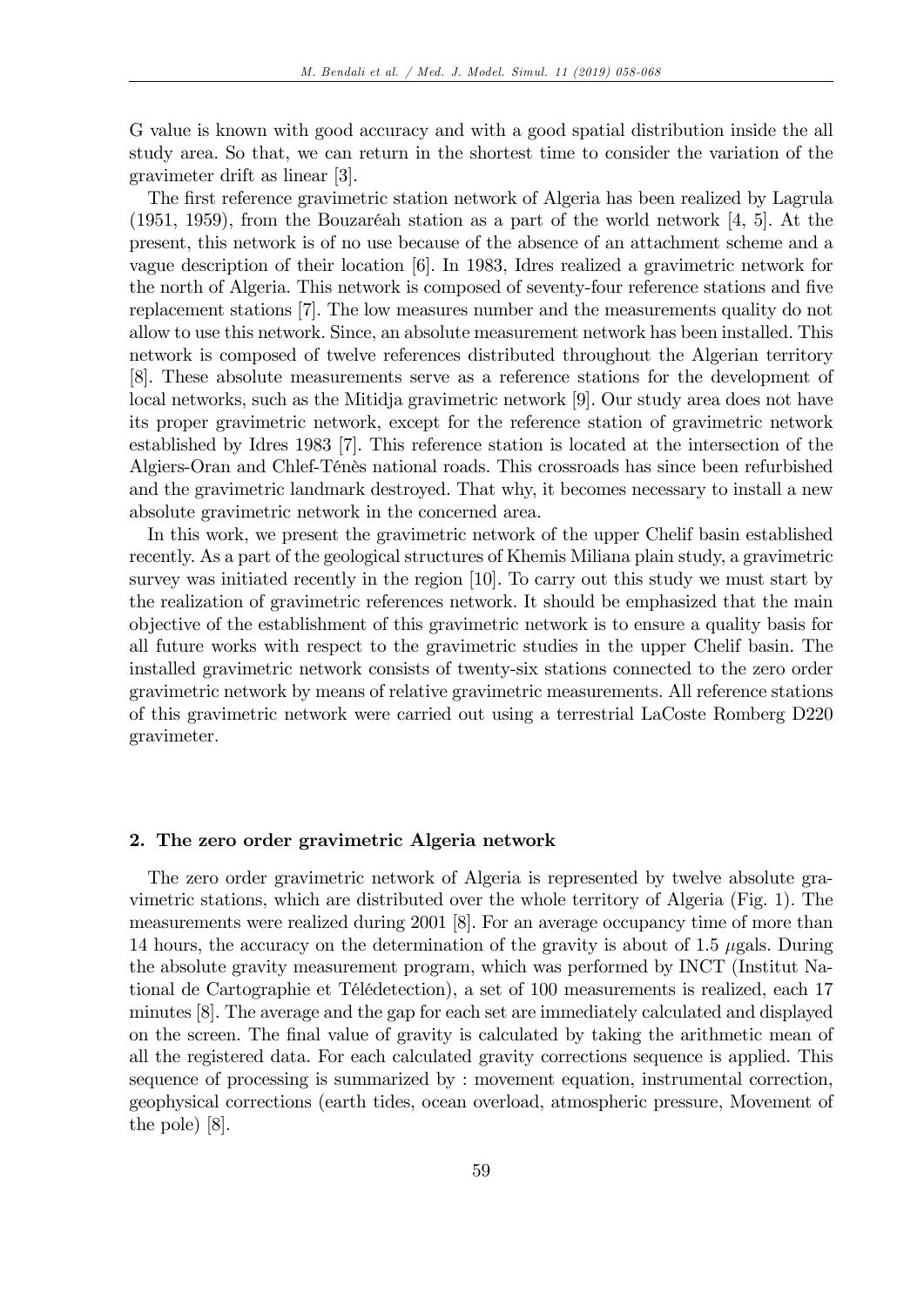

Fig. 1 – (a) Geographical distribution of the zero order gravimetric Algeria network [4]. (b) The zero order absolute station, located at Algiers (Bouzaréah) used in this work

#### 3. Survey of the gravimetric network of the upper Chelif basin

The relative gravimetric survey of the gravimetric network ofthe upper Chelif basin included twenty six relative gravimetric stations (Fig. 2). All the stations were integrated into thirty-four geometric triangles and one polygon. In this way the gravimetric network of the upper Chelif basin was tied into the gravimetric network of the INCT. In the survey of the gravimetric network of the studied area, direct connections were created between single absolute gravimetric stations by means of relative gravimetric measurements. Four direct connections between the gravimetric reference station network of the upper Chelif basin and the zero order absolute station, located at Algiers (Bouzaréah, Fig. 1b) were measured. This connection is provided by the Hoceinia gravimetric reference station.

The absolute reference stations were measured using a terrestrial LaCoste Romberg D220 gravimeter. This special device in the gravimeters range is appropriate for such measurements type. This gravimeter is equipped with a thermostatic system and characterized by an instrumental accuracy of  $1\mu gal (1m/s^2 = 105mgals = 108\mu gal s)$ . The topographic coordinates of gravimetric reference station were determined using a commercial navigation GPS device.

### 4. Choice of the site : reference gravimetric station

In order to install our absolute gravimetric network, we have chosen accessible, secure and easily identifiable places. We have realised twenty-six reference gravimetric stations, separated by a distance of about 15 to 20 km (Fig. 2). The majority of the reference gravimetric stations are built by a concrete slab measuring 40 cm x 40 cm, with a thickness of 15 cm.

Before choosing any site of gravimetric measurements, we should carefully consider that :

- The reference gravimetric station must be implanted on a hard outcrop, or on healthy ground. Thus, we cannot put a reference on a fragile soil or any places with possible underground cavity,
- $\overline{\phantom{a}}$  The location must allow us to respect the time of closing and reserved the linear drift,
- The reference gravimetric station must be accessible, secure and easily identifiable, in our case we chose the seat of the municipality (APC).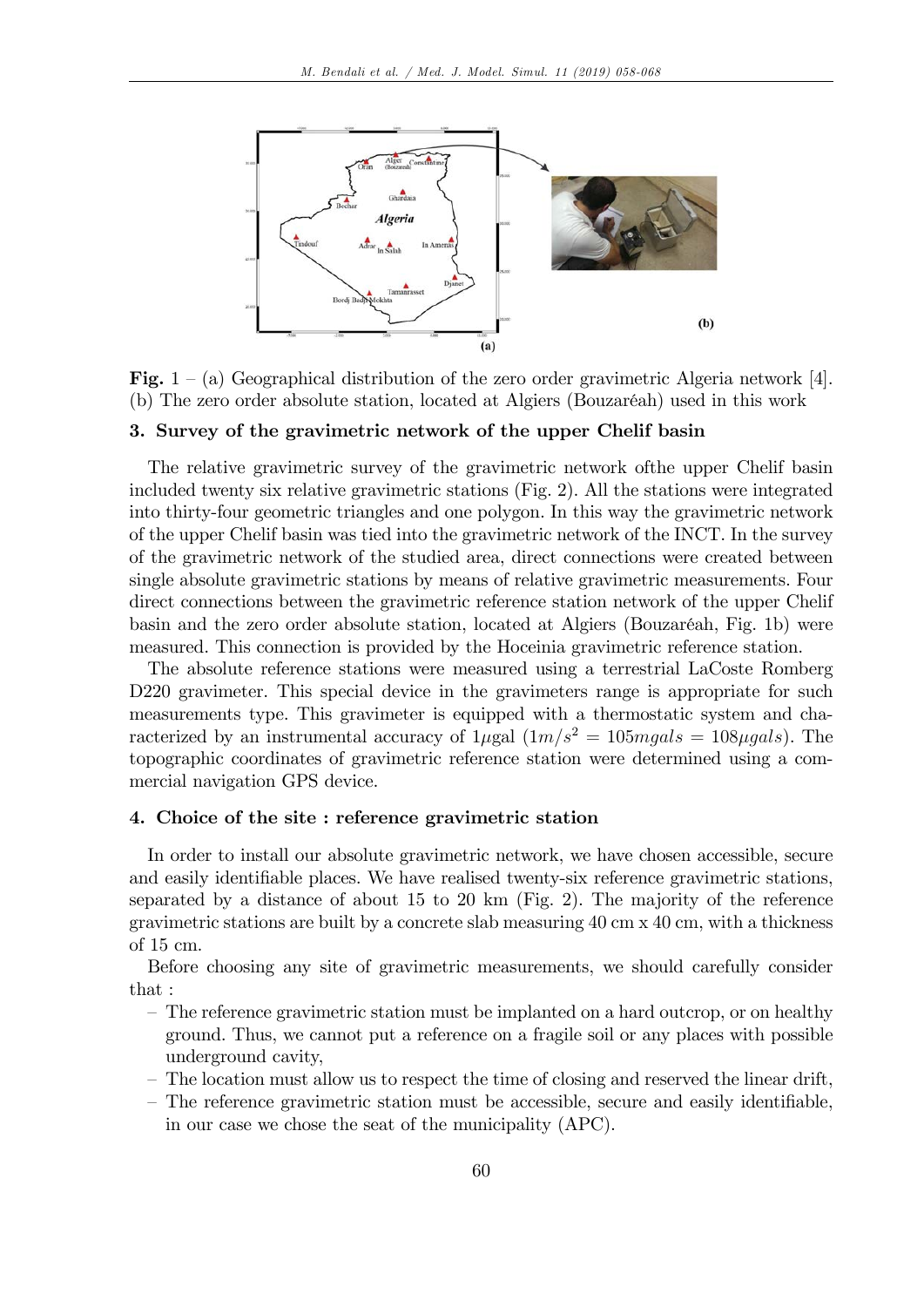

Fig.  $2$  – Location map of the study area.(a) The red rectangular represent de location of the upper chelif basin. (b) The geographical distribution of the gravimetric network of the upper Chelif basin

#### 5. Data acquisition and processing

The measurements between the absolute stations were carried out using the scheme A-B-C-A-C-B-A (Fig. 3). This provided the opportunity to analyze the gravimetric datum, as well as it gives the possibility to control the absolute gravity values. Furthermore, these connections enabled comparisons between the adopted gravity values and the measured ones. For each loop, illustrated by a triangle  $(ABC, Fig. 3)$ , we determined three "detla G". On the set of twenty-six reference stations, we proceeded generally by the triangular method, except for one polygon link between Arib – Khemis Miliana – Djendel and Djelida (Fig. 4). The connection between the gravimetric reference stations is performed by thirtyfive meshes. This geometry is illustrated by thirty-four triangles and one polygon (Fig. 4). A total of sixty links between the twenty-six gravimetric reference stations has been realized during gravimetric cruise (Fig. 4).



Fig.  $3$  – Acquisition protocol used for 'delta G' determination. A, B, C and D represent the gravimetric reference stations.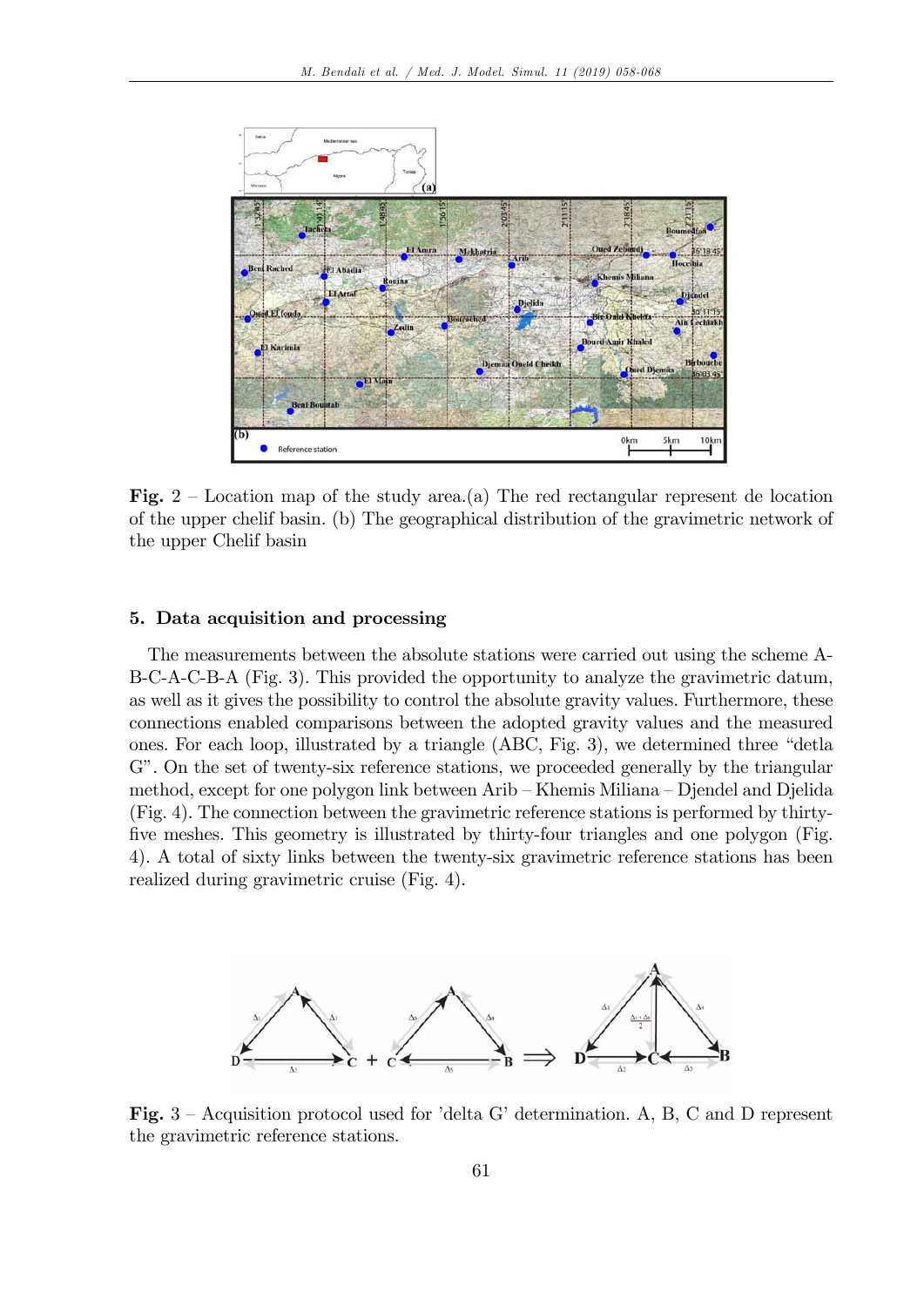

Fig.  $4$  – The gravimetric network of the upper Chelif basin. The black values show the measured gravity difference between two successive stations. The red values in the meshes represent the closure gap values

After the setting up and leveling of the instruments at any station, their heights were measured. Due to the vibrations which are present during the transport and carriage of the instrument, we waited for five minutes after the leveling of the instrument, in order to allow the measuring system to steady by itself. The observed gravity was calculated using the relative difference of the corrected device reading. Two gravimetric corrections were applied. Firstly, the moon-solar correction, which is calculated by introducing the measurement time and geographical coordinates of study area [11, 12]. This calculation is based on the Longman formula (1959), given by :

$$
G_t = 3G_r/2[2M/(3d_{t1})^2(\sin^2 p \Box 1) + M_r/(d_{t1})^4(5\cos^3 p \Box 3\cos p) + 2S/(3D_{ts})^3(3\cos^2 q \Box 1)]
$$
\n(1)

 $G_t$ : the moon-solar correction,

 $p:$  the zenith angle of the moon,

 $q:$  the zenith angle of the solar,

 $M:$  the moon mass,

 $S:$  the solar mass,

 $d_{t1}$ : the distance between the earth and the moon,

 $D_{ts}$ : the distance between the earth and the solar.

Therefore, we apply the following correction :

$$
R_t = R_c + G_t \tag{2}
$$

 $R_t$ : the corrected measure of the moon-solar (in  $\mu$ gals),

 $R_c$ : the measure to correct (in  $\mu$ gals),

 $G_t$ : the moon-solar correction (in  $\mu$ gals).

Afterwards, we applied the instrumental drift correction ; we distributed it proportionally on all the device readings according to the observation time. The drift correction is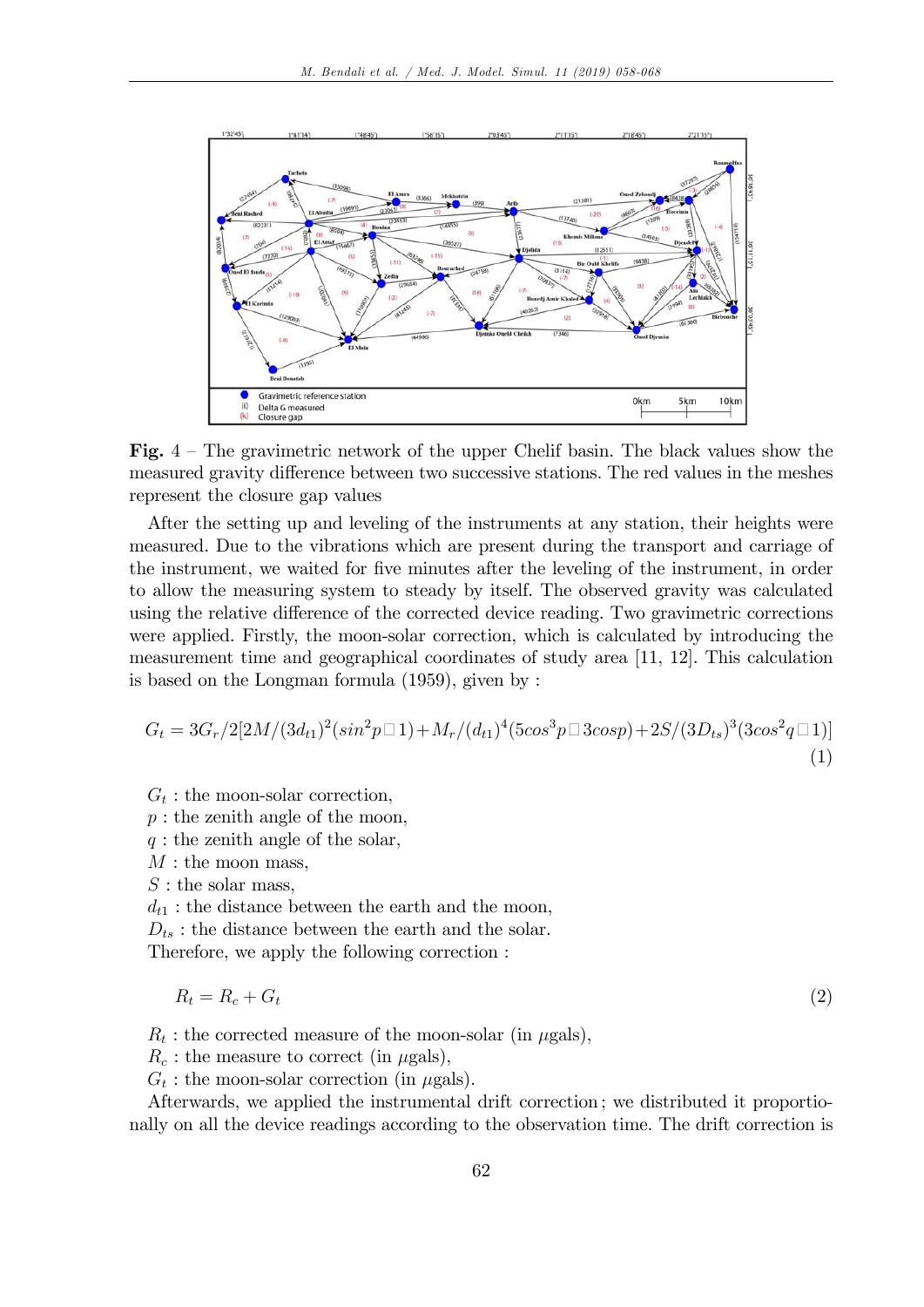calculated by reoccupying a G of the known station several times. Itís obtained by :

$$
D=(R_c 2 \square R_c 1)/(t 2 \square t 1)
$$

D : the instrumental drift (in  $\mu gals/h$ ),

 $R_c2$ : the corrected measure of the moon-solar at time  $= t2$  (in  $\mu gals$ ),

 $R_c 1$ : the corrected measure of the moon-solar at time  $= t1$  (in  $\mu gals$ ).

A reading is made at station A at time t1, then a reading at station B attime t2 and at C at time t3. Then, we must go back to station A to perform a reading at time t4, the difference between the two readings at station A corresponds to the drift of the gravimeter over the time interval  $(t4-t1)$ . A check up on the closing gap of the mesh is performed to initiate an adjacent mesh. An average is then calculated and assigned to the common link to the other two meshes [2, 9]. This operation will continue until the completion of the network. The link between each two successive loops is provided by a common reference station (Fig. 4).

#### 6. Reference network compensation :

After applying gravimetric corrections, six difference gravity values 'Delta G' are determined in each mesh showing in the figure  $4$  (ABC). The gravity values difference between two successive reference stations (ex. AB) is calculate for an average 'Delta G' value. Once, the difference gravity values between the relative stations of the gravimetric network were calculated, we determine the closing gap for each triangle. Theoretically the closure gap should be zero but in practice this is not the case. Then, the compensation is necessary to ensure that the results are uniform and thus avoid to have several gravity values to the same station [13]. In the literature, several compensation methods have been developed, we quote :

- The ginning method (called manual) : this method is based on the distribution of closure gaps on each link. The algebraic sum of these links must be zero. The operator shall ensure that the value added to each link does not exceed 10  $\mu$ gals and a preferential distribution of closing differences must be adopted on each link  $[2, 14, ]$ and 15]. Then the operation is repeated until the network is compensated. For each mesh, we took an average of adjustment. This average represents the closure gap divided on three links. Then, we add this average value from the calculated difference gravity values.
- The auxiliary coefficients method : This method is carried out in two times. The firstone consists to determine the auxiliary coefficient  $(L)$  corresponding for each mesh [13, 15]. This determination is based on the resolution of the linear system (AX=B), as follows :

$$
F_{\mu} = P_{\lambda\mu} L_{\mu} \sqcup \sum N_{\mu\lambda} L_{\lambda} \tag{3}
$$

 $F_{\mu}$ ,  $P_{\lambda\mu}$  and  $L_{\mu}$  represent the closure gap, the side number and the auxiliary coefficient of the  $(\mu)$  mesh.

 $N_{\mu\lambda}$  and  $L_{\lambda}$  represent the common side number of the ( $\lambda$ ) and ( $\mu$ ) meshes; and the auxiliary coefficient of the  $(\lambda)$  mesh.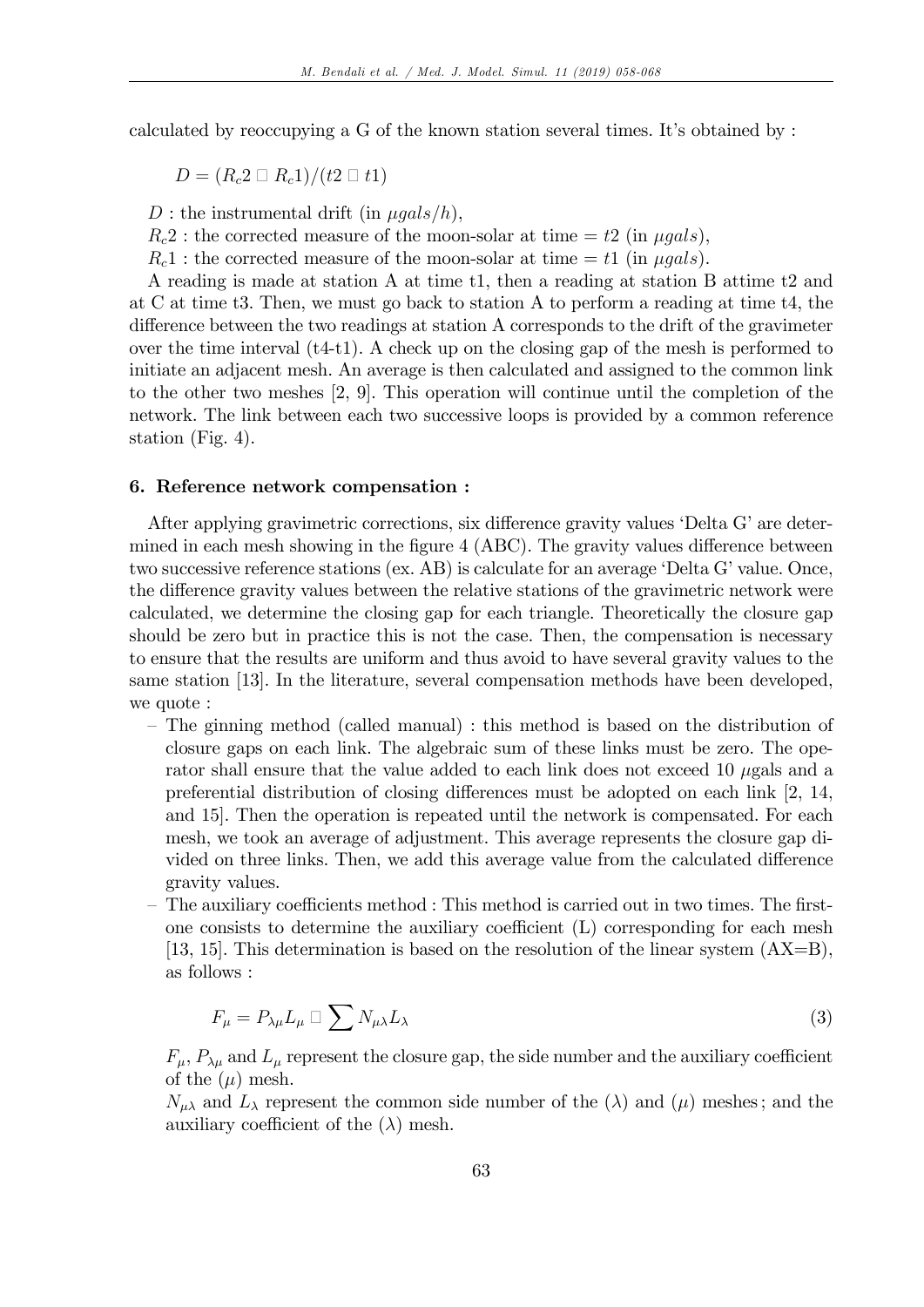Then, we calculate the Correction  $(C_k)$  to be restored to each link [13, 15]:

$$
C_k = \Box \sum L_{\lambda} \varepsilon_{k\lambda} \tag{4}
$$

With :

- $\varepsilon_{k\lambda} = \Box 1$  if the k side is crossed in the negative sense,
- $\varepsilon_{k\lambda} = 0$  if the k side does not belong to the mesh,
- $\varepsilon_{k\lambda} = +1$  if the k side is crossed in the positive sense.
- The Kirchhoff method : based on the similarity between a reference network and an electrical circuit [15]. Indeed, each mesh of gravimetric reference network station corresponds to a branch crossed by an electrical current, hence the writing of the nodes and meshes equations [7]. In order to determinate the correction, noted Ei, the system  $AX = B$  must be resolved, as follows:

$$
\sum E_i = 0 \text{ (nodes equation)}\tag{5}
$$

$$
\sum E_i = \Box F_\mu \text{ (meshes equation)}
$$
 (6)

 $E_i$  and  $\Box F_\mu$  represent the correction to be brought to the mesh and the mesh closure gaps, respectively.

All these automatic methods based on the squares means, divided obtained gaps in a uniform way. This redistribution of the gaps ignores the field measurement quality. Only the ginning method takes into account the operator's field observations. In our case and in order to correct the closure gaps we adopted the ginning method (Fig. 5). The final difference gravity values between the relative stations of the gravimetric network of the upper Chelif basin are given in the figure 5.



Fig.  $5$  – The gravimetric network of the upper Chelif basin. The black values represent the compensated gravity values. The grey values show the difference between the compensated and measured values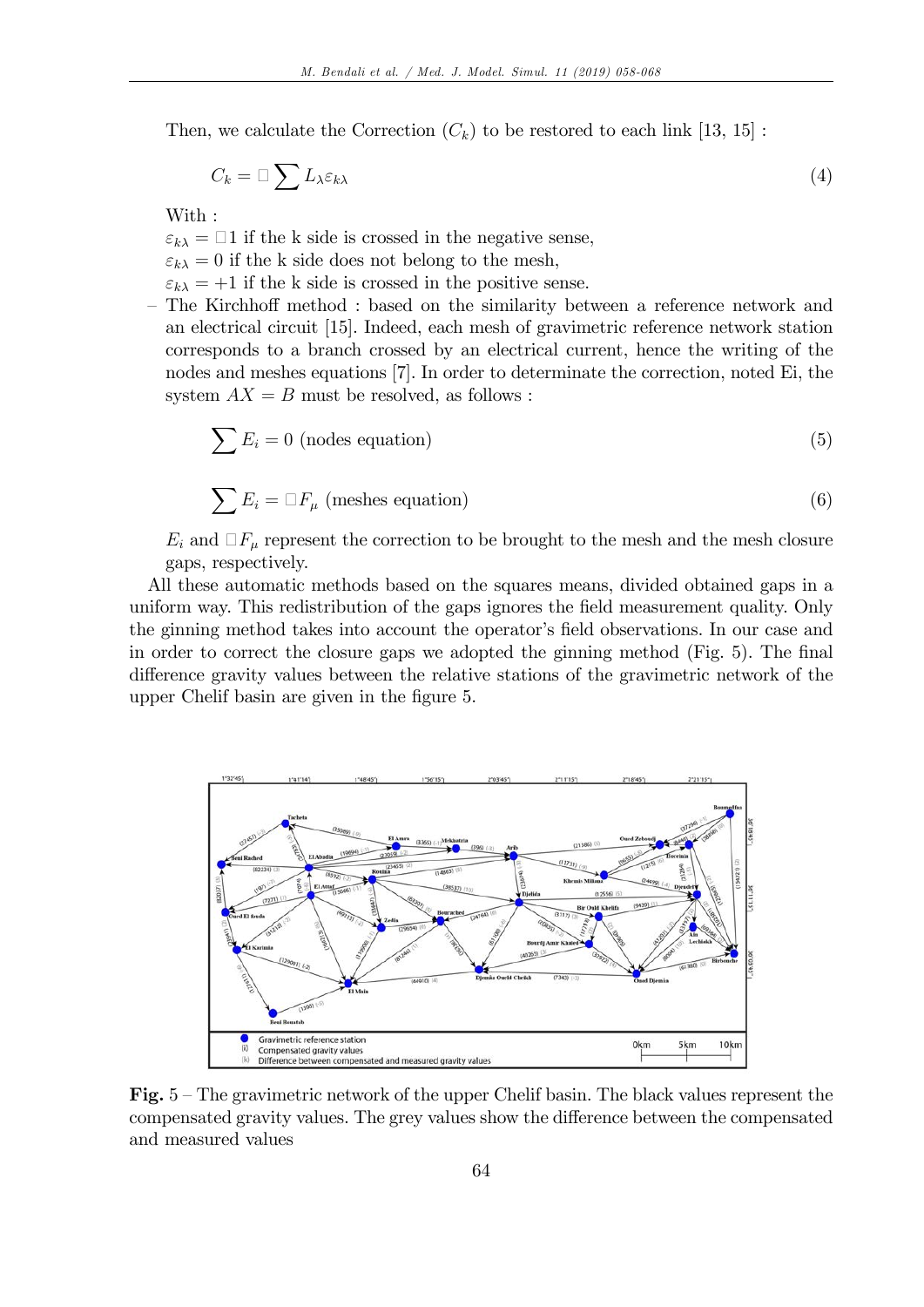#### 7. Attachment to the zero order gravimetric Algeria network

After calculating of the difference gravity values between the relative stations of the gravimetric network of the upper Chelif basin, we will perform the Önal gravity values ëGí calculation step. This calculation is based on the attachment of one of reference stations established with one of the zero order gravimetric Algeria network reference. For this, we used the absolute gravity reference of Algiers, located at Bouzaréah inside the CRAAG. We proceeded by linear link  $(G0-G1-G0-G1-G0)$ ; when G0 represent the zero order gravity reference station at the Bouzareah (CRAAG) and G1 represent the first order gravity reference station established at the Hoceinia (Fig. 2). After calculating the final gravity Hoceinia reference station, we will be able to know the value of the gravity at the others gravimetric reference stations of the upper Chelif basin (Tab. 1).

To estimate the error on the determination of gravity values for each gravimetric reference stations established in the upper Chelif basin, we have determined the standard deviation of each station for "N" carried out measurements. As the instrumental accuracy is about of 1 $\mu$ gal, the accuracy on the mean value for "N" measures will represent the standard deviation for all measurements divided by square root of N [16].

$$
\delta = \frac{\sigma}{\sqrt{N}}\tag{7}
$$

 $\delta$ : The accuracy,

 $\sigma$ : the standard deviation,

: the number of measurements.

In our case, the standard deviation of the gravity measurements is ranging from 0 to 22 *g* gals. Each gravimetric reference station is measured 3 times, or 6 times to ensure the connection between two successive meshes. This gave us, the determination accuracy of the measured gravity values at each individual station within a range of  $1 \mu gals$  to 13 *gals*. Finally, to give a single accuracy for the determination of the gravity values of the whole gravimetric network of the upper Chelif basin, we consider the highest value of the standard deviation from all performed gravity measurements. So, we estimated the accuracy to be about 13  $\mu$ gals.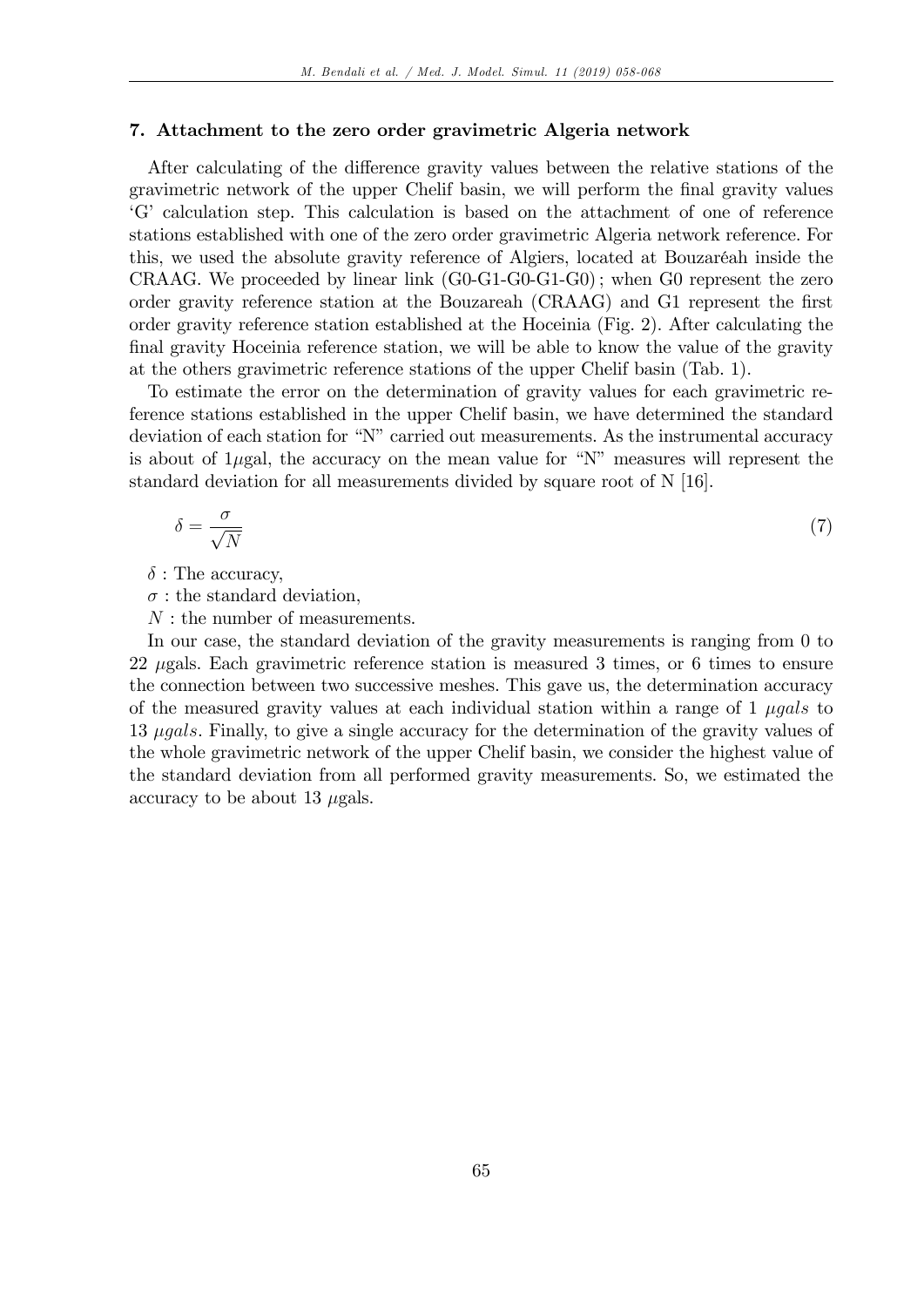| Reference station  | Longitude | latitude             | $\mathbf{G}$ (µgals) |
|--------------------|-----------|----------------------|----------------------|
| El Abadia          | 1,6860    | 36,2689              | 979806965            |
| AinLechiakh        | 2,4048    | 36,1589              | 979714083            |
| El Amra            | 1,8494    | 36,3089              | 979787271            |
| Arib               | 2,0680    | 36,2919              | 979783510            |
| <b>Birbouche</b>   | 2,4796    | 36,1090              | 979644699            |
| <b>BeniBouatab</b> | 1,6176    | 35,9950              | 979655216            |
| BeniRached         | 1,5242    | 36,2764              | 979724731            |
| BirOuldKhelifa     | 2,2280    | 36,1761              | 979756719            |
| Bordj Amir Khaled  | 2,2093    | 36,1247              | 979739001            |
| Boumedfaa          | 2,4734    | 36,3699              | 979799420            |
| Bourached          | 1,9315    | 36,1693              | 979735072            |
| Djelida            | 2,0794    | 36,2025              | 979759836            |
| DjemâaOueldCheikh  | 2,0029    | 36,0762              | 979698736            |
| Djendel            | 2,4118    | 36,2185              | 979747280            |
| El Attaf           | 1,6822    | 36,2233              | 979814039            |
| EL Karimia         | 1,5506    | 36,1145              | 979782827            |
| Hoceinia           | 2,3970    | 36,3126              | 979770564            |
| KhemisMiliana      | 2,2378    | 36,2551              | 979771779            |
| El Main            | 1,7585    | 36,0503              | 979653826            |
| Mekhatria          | 1,9606    | 36,3040              | 979783906            |
| Oued El Fodda      | 1,5302    | 36,1830              | 979806768            |
| OuedDjemâa         | 2,2972    | 36,0697              | 979706079            |
| OuedZeboudj        | 2,3422    | $\overline{36,}3124$ | 979762124            |
| Rouina             | 1,8050    | 36,2449              | 979798373            |
| Tacheta            | 1,6412    | 36,3523              | 979752182            |
| Zedin              | 1,8223    | 36,1558              | 979764726            |

**Table**  $1$  – The final gravity values of the gravimetric stations of the upper Chelif basin

### 8. Conclusion

The fundamental gravimetric network of the upper Chelif basin consists of twenty-six relative stations. The measurements were performed using a terrestrial LaCoste Romberg D220 gravimeter. Data post-processing was performed by taking into account all the necessary reductions for the measured gravity values (moon-solar and drift corrections). Such corrected gravity values at each single gravimetric station provided needed data to estimate the differences between considered gravity stations. The final gravity values for the relative gravimetric stations of the upper Chelif basin were obtained by adjusting all the observations over the entire network. The accuracy of determination of the gravity values at each individual station is about of 13  $\mu$ gals. It could be concluded that the measurements in the fundamental gravimetric network of the upper Chelif basin were well performed. Hence, the obtained gravity values show an appropriate accuracy. It would be advisable to repeat the gravimetric observations over the network within the next few years, in order to obtain an insight into the possible changes in gravity over time.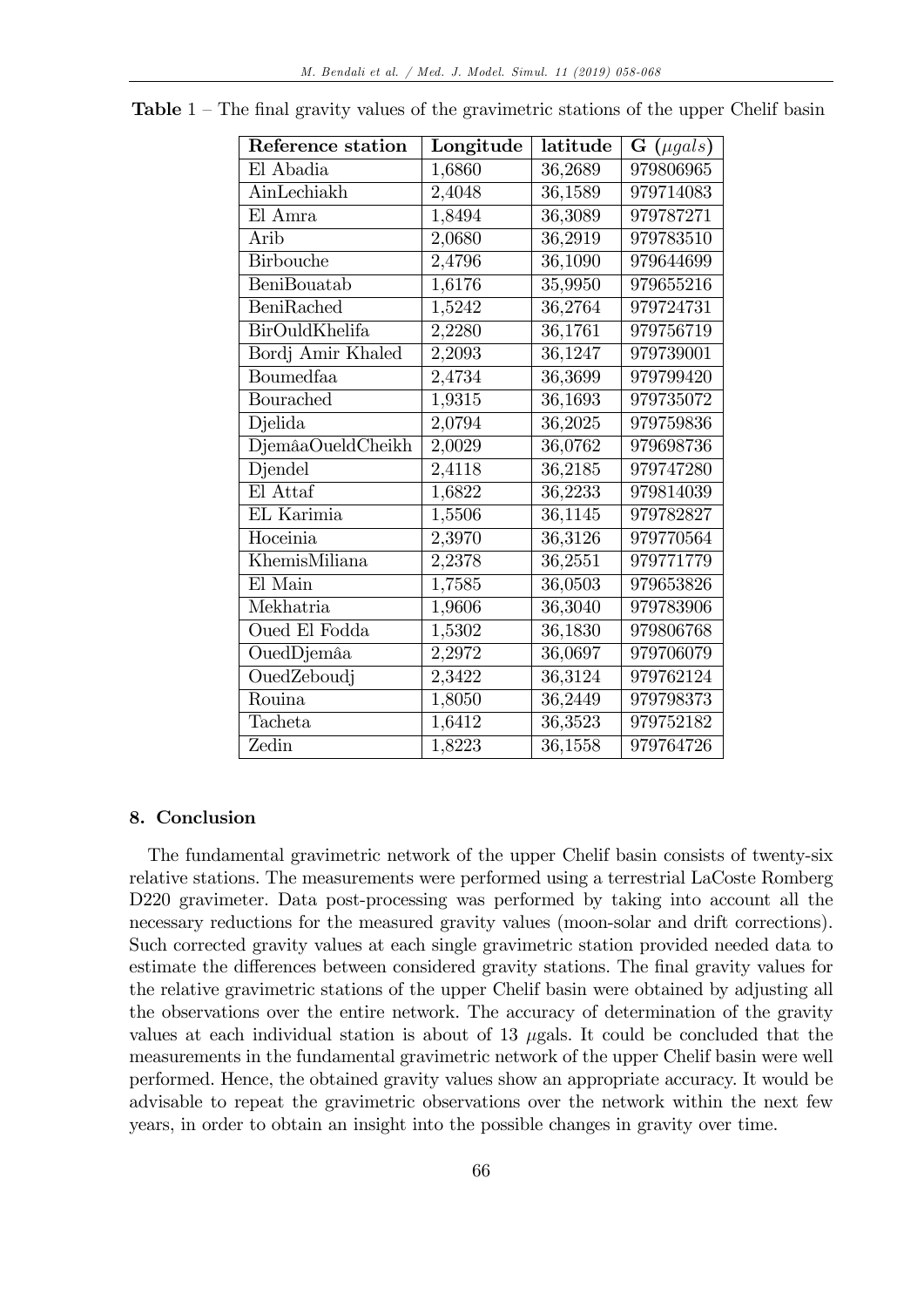#### Acknowledgements

This paper is the result of a scientific research project funded by the CRAAG (Centre de Recherche enAstronomie, AstrophysiqueetGéophysique), which was carried out by the gravimetric and geodesic team. The authors are grateful for this Önancial support. We also thank the editor and the anonymous reviewers for their constructive remarks and comments that allowed significant improvements to be made.

## REFERENCES

- [1] Abtout, A., Boukerbout, H., Bouyahiaoui, B., &Gibert, D., 2014. Gravimetric evidences of active faults and underground structure of the Cheliffseismogenic basin (Algeria). Journal of AfricanEarth Sciences, 99, 363–373. doi :10.1016/j.jafrearsci.2014.02.011.
- [2] Koler, B., Medved, K &Kuhar, M., 2012.The new fundamental gravimetric network of Slovenia.ActaGeod. Geoph. Hung., Vol.  $47(3)$ , pp.  $271-286$ . DOI : 10.1556/AGeod.47.2012.3.1.
- [3] Bouyahiaoui, B., Djeddi, M., Abtout, A., Boukerbout, H. &Akacem, N., 2011. Etude de la croûte archéenne du môle In Ouzzal (Hoggar Occidentale) par la méthode gravimétrique : identification des sources par latransformée en ondelettes continues, Bull. Serv. Geol. Nat., 22, 259-274.
- [4] Lagrula, J., 1951. Etude gravimétrique de l'Algérie-Tunisie. Bull. Serv. Carte Géol., AlgÈrie, 4, 2, 114p.
- [5] Lagrula, J., 1959. Nouvelles études gravimétriques, première partie, stations de référence de l'Algérie et du Sahara. Publ. Serv. Carte Géol., Algérie, Nouvelle série, 25, travaux collaborateurs.
- [6] Bureau Gravimétrique International B.G.I., 1977; 1978. Transformation du système ORSTOM en IGSN1971 à partir des résultats publiés dans le catalogue : « Etablissement de l'IGN71 ». Cf  $(4)$ , Univ. P. et M. Curie, Paris (France).
- [7] Idres, M., 1983. Réseau de bases de référence et cartes des anomalies de Bouguer et isostatique de l'Algérie du Nord; Etude gravimétrique du massif d'Alger. Thèse de Magister, USTHB, Alger (Algérie), 75p.
- [8] Olivier, F., 2002. Réseau de gravimétrie absolue algérien. Bulletin des Sciences  $Géographic, N°09, INCT.$
- [9] Foudil-Bey, N., 2003. Etablissement d'un réseau de bases pour la plaine de la Mitijda, Etudegravimétrique de la région d'AinTaya.Mémoire d'ingéniorat USTHB. 66 pages.
- [10]Bendali, M., Bouyahiaoui, B., Boukerbout, H., Neche, B., Bentridi, S-E., Abtout, A., 2019. Gravimetric study of the KhemisMiliana plain (upper Cheliff basin) : Structure of the transition zone between the Cheliff and Mitidja basin (North of Algeria). The Structural Geology Contribution to the Africa-Eurasia Geology : Basement and Reservoir Structure, Ore Mineralisation and Tectonic Modelling. DOI : 10.1007/978- 3-030-01455-1\_60.
- [11] Chouteau, M., 2002. Géophysique appliquée I. Ecole Polytechnique de Montréal. 103 pages.
- [12]Dubois, J., Diament, M., & Cogne, J-P., 2010. GÈophysique, Cours et exercices corrigÈs, 4eme Èdition, Dunod.